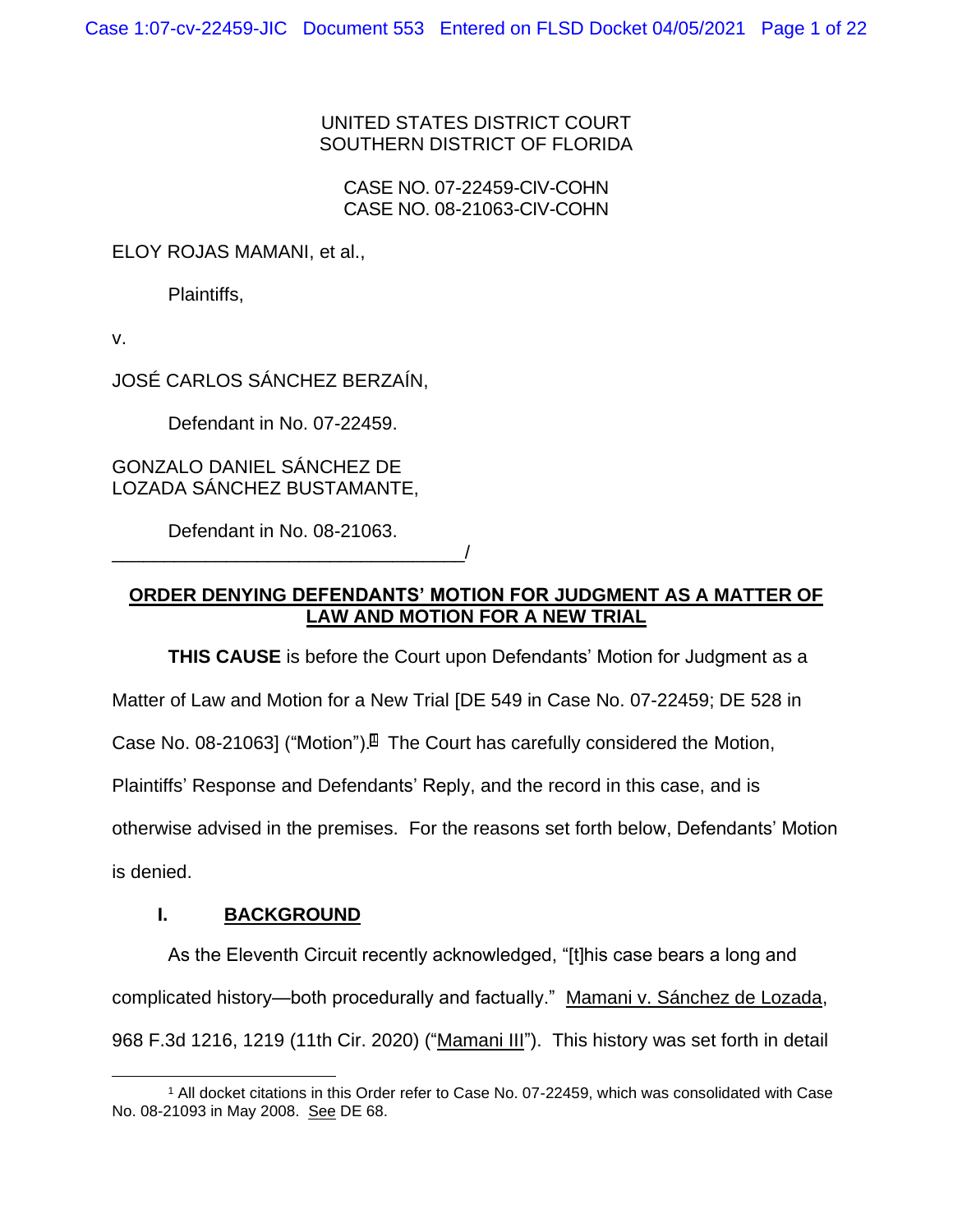in Mamani III as well as in the two prior Eleventh Circuit decisions in this matter, see Mamani v. Berzaín, 654 F.3d 1148 (11th Cir. 2011) ("Mamani I") and Mamani v. Berzaín, 825 F.3d 1304 (11th Cir. 2016) ("Mamani II"), and need not be repeated in full here. Briefly put, Plaintiffs—the relatives of eight Bolivian civilians killed in 2003 during a period of civil crisis in Bolivia—sued the former President of Bolivia, Gonzalo Daniel Sánchez de Lozada Sánchez Bustamante ("Lozada"), and the former Defense Minister of Bolivia, José Carlos Sánchez Berzaín ("Berzaín"), for extrajudicial killings under the Torture Victim Protection Act ("TVPA") and for wrongful death under Bolivian law. The crux of Plaintiffs' claims was that Defendants masterminded a violent military campaign that led to Plaintiffs' relatives' deaths, all in an effort to quell public opposition to their unpopular political agenda.

In early 2018, the Court held a three-week jury trial on Plaintiffs' claims. The jury rendered a verdict for Plaintiffs on their TVPA claims, finding that each death was an extrajudicial killing and that Lozada and Berzaín were liable under the command responsibility doctrine. DE 474. The jury awarded a total of \$10 million in compensatory damages to Plaintiffs on their TVPA claims but returned a verdict for Defendants on Plaintiffs' wrongful death claims.<sup>2</sup>

present a legally sufficient evidentiary basis that the deaths were extrajudicial killings.<br>Defendants' principal argument was that the Court should enter judgment as a matter of Prior to the jury's verdict, and again after it was rendered, Defendants moved for judgment as a matter of law on the TVPA claims, arguing that Plaintiffs had failed to law against Plaintiffs because of their failure to adduce any evidence at trial supporting

<sup>2</sup> In Mamani III, the Eleventh Circuit remanded for a new trial on Plaintiffs' wrongful death claims and those claims are not at issue here.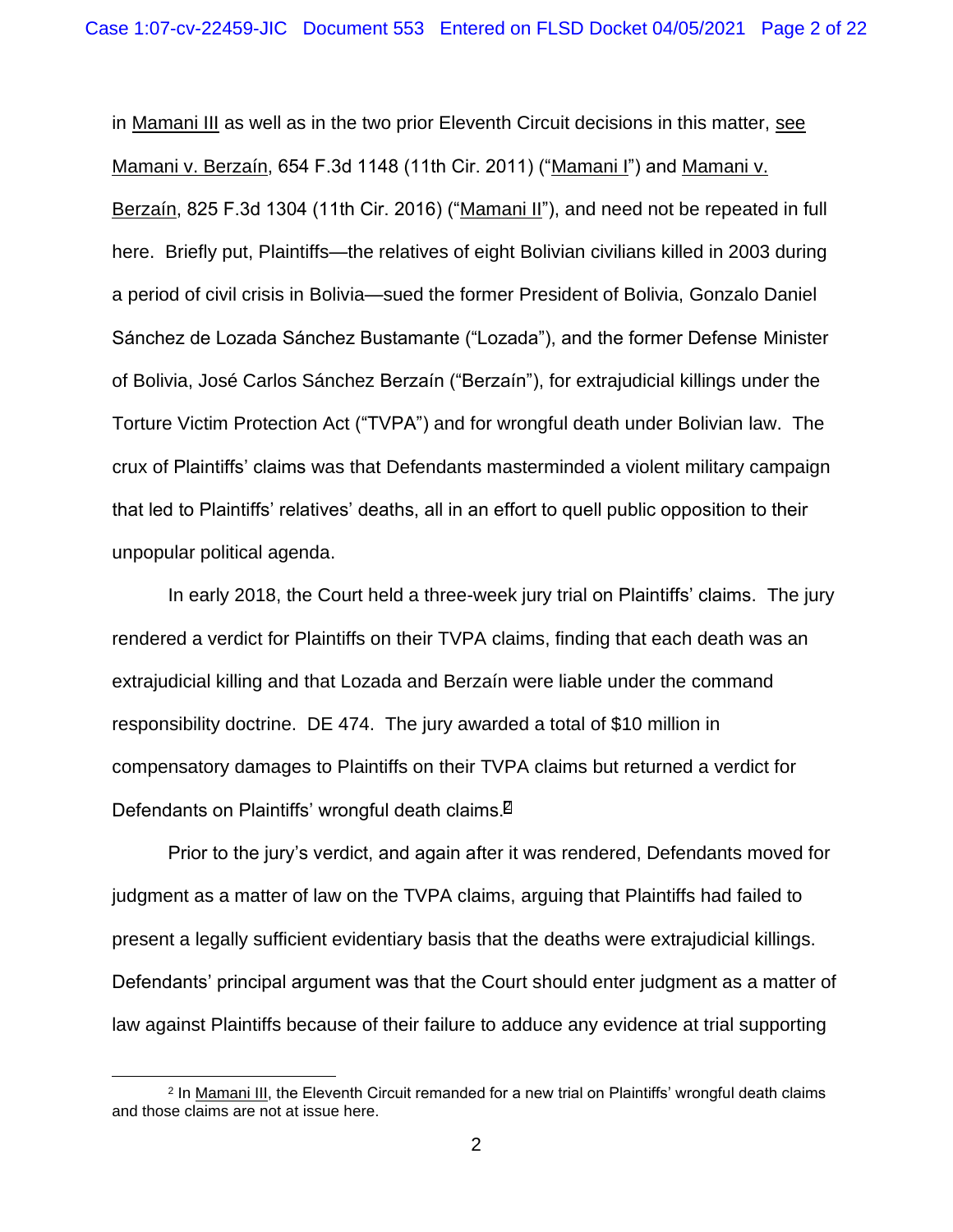their allegation that Defendants entered office with a preconceived plan to deliberately kill civilians in order to suppress opposition to their economic policies. The Court agreed that Plaintiffs' failure to offer any evidence at trial in support of this allegation compelled the entry of judgment as a matter of law in favor of Defendants.<sup>3</sup> As the Court explained in its Order Granting Defendants' Renewed Motion for Judgment as a Matter of Law ("Order"), the allegation of a preconceived plan to kill civilians had been central to Plaintiffs' case since the filing of their Second Amended Complaint in 2013, which sought to cure the deficiencies identified by the Eleventh Circuit in Mamani I. DE 514 at 5-6.

In Mamani I, the Eleventh Circuit explained that, at a minimum, an extrajudicial killing is "'deliberate' in the sense of being undertaken with studied consideration and purpose." 654 F.3d at 1155. While leaving open the possibility that the allegations in Plaintiffs' 2008 Amended Complaint could indicate a deliberated killing by "someone," e.g. the shooters, the Eleventh Circuit held that Plaintiffs' 2008 Amended Complaint lacked facts connecting "what . . . [D]efendants personally did to the particular alleged wrongs." Id. at 1155 n.8. Leading up to trial, it was Defendants' alleged plan to kill civilians that served as the critical connection between what Defendants personally did and Plaintiffs' relatives' deaths and—in the absence of evidence of the identity of the shooters—created a factual issue for the jury as to whether the killings were undertaken with "studied consideration and purpose."

 whatsoever at trial that Defendants had conceived and implemented a plan to In the Order, the Court found that Plaintiffs' failure to present any evidence

<sup>&</sup>lt;sup>3</sup> As the Court determined that Plaintiffs failed to offer sufficient evidence that the killings were deliberated, it declined to address whether there was sufficient evidence to support command responsibility liability.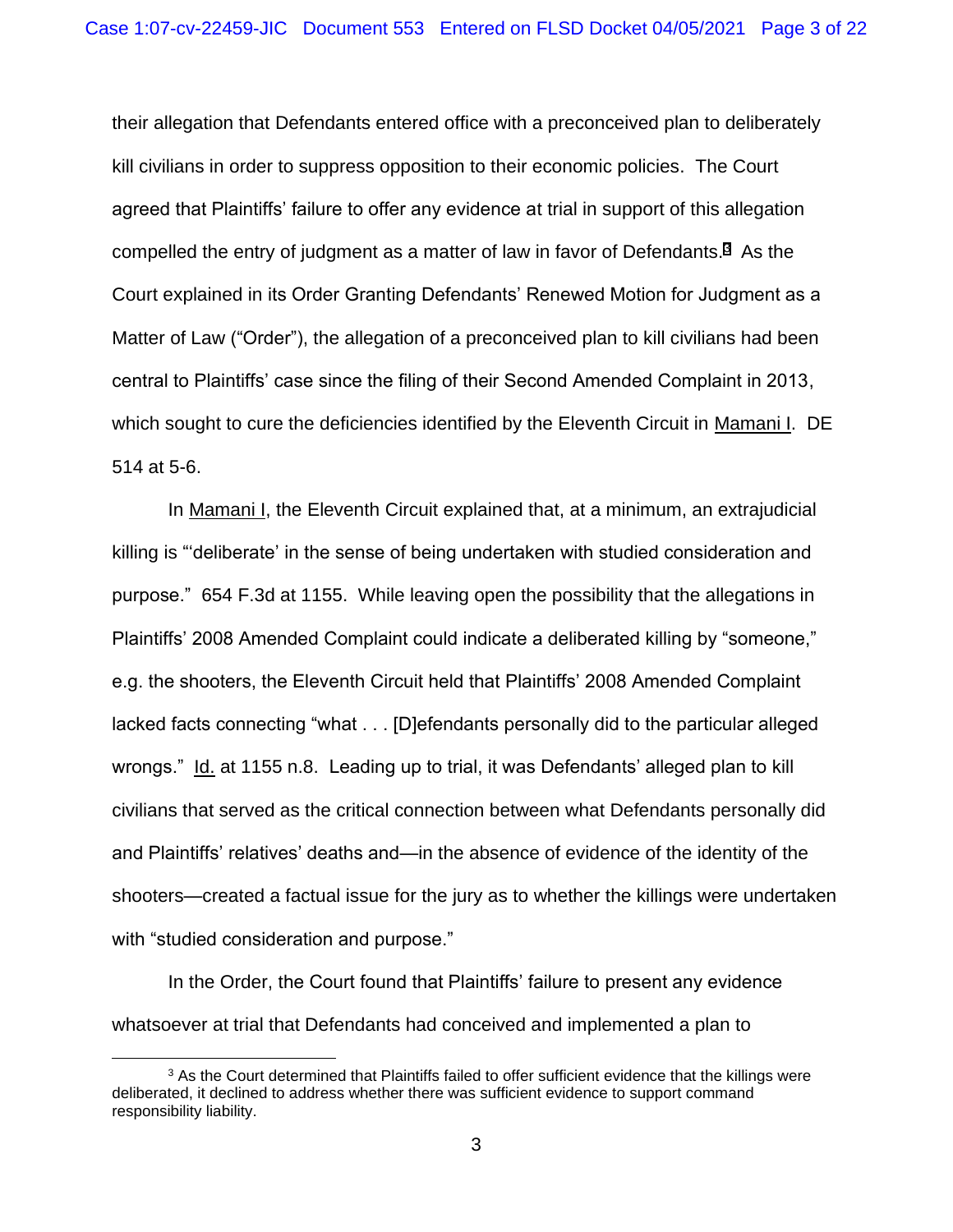deliberately kill civilians was fatal to Plaintiffs' TVPA claims because the evidence that Plaintiffs did present was insufficient to support a reasonable inference that the killings were undertaken with "studied consideration and purpose." DE 514 at 25.4 In Mamani III, the Eleventh Circuit reversed the judgment as a matter of law, finding that the absence of evidence of a preconceived plan was not fatal to Plaintiffs' claims because Plaintiffs' other evidence was "sufficient—even if not overwhelming—" to show that the killings were deliberated. 968 F.3d at 1234-36.

While not explicitly receding from its decision in Mamani I, the Eleventh Circuit focused its analysis less on whether Plaintiffs had presented evidence that the killings were undertaken with "studied consideration and purpose" than on whether Plaintiffs had "presented some evidence that their relatives' deaths were the result of a purposeful act to take another's life and . . . were not caused by 'accidental or negligent' behavior or other external circumstances and were not a result of just provocation or sudden passion." Id. at 1234-35. Under this standard, the Eleventh Circuit held that the jury could have reasonably found that the deaths were deliberated killings because "[f]or each decedent, Plaintiffs presented evidence that the cause of death was consistent with a deliberate shot from a member of the Bolivian military in the absence of just provocation." Id. at 1235.

Additionally, as extrajudicial killings do not include those "lawfully carried out under the authority of a foreign nation," the Eleventh Circuit remanded for the Court "to consider in the first instance whether, for each decedent, Plaintiffs produced sufficient evidence to demonstrate that each death was not lawful under international law and

<sup>&</sup>lt;sup>4</sup> As one commentator subsequently noted, this standard "suggests a level of intentionality and planning for an extrajudicial killing . . ." William J. Aceves, When Death Becomes Murder: A Primer on Extrajudicial Killing, 50 Colum. Hum. Rts. L. Rev. 116, 175 (2018).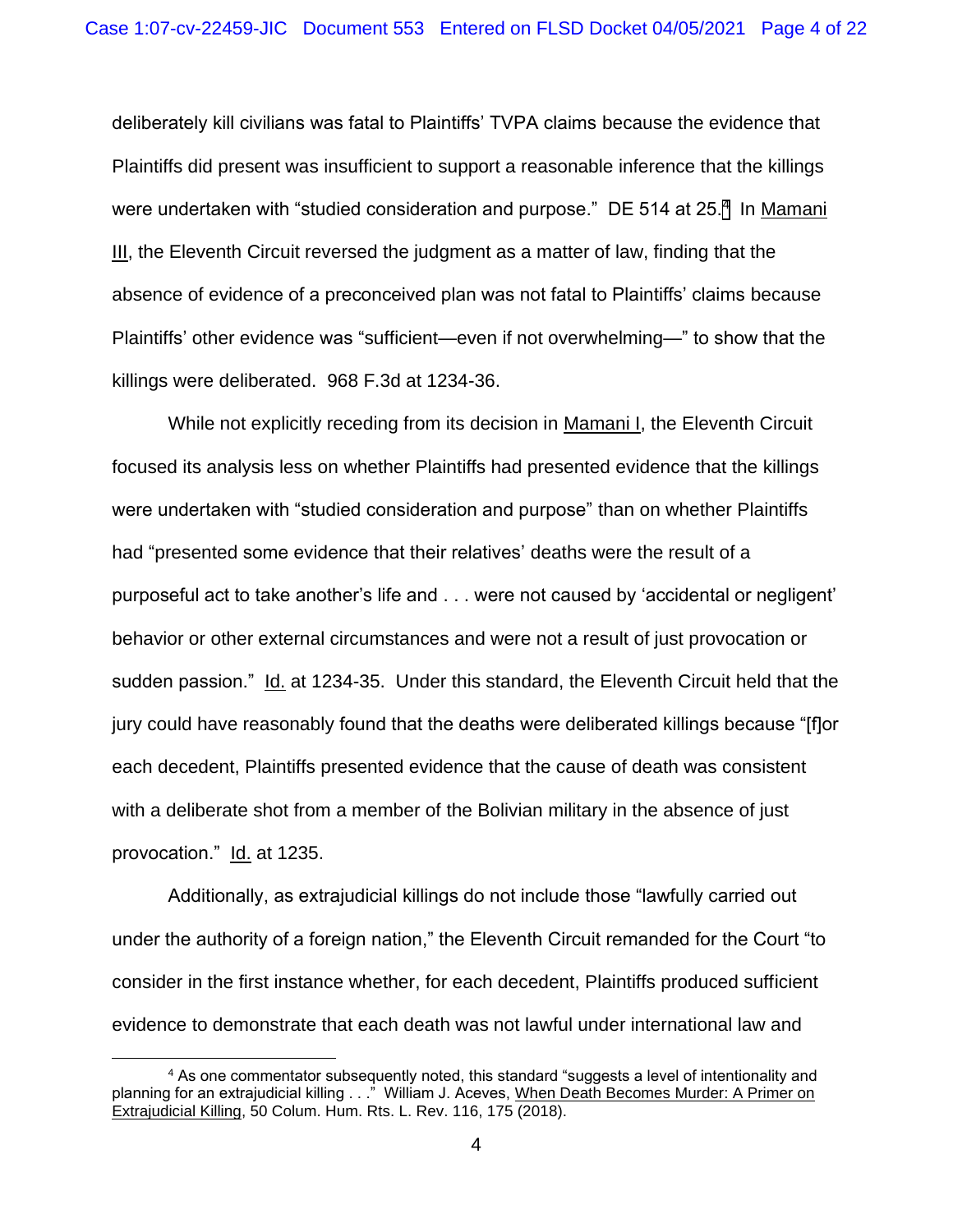thus extrajudicial and, if so, whether Plaintiffs produced sufficient evidence to link Defendants to that wrongdoing via the command-responsibility doctrine." Id. at 1236, 1240. For the reasons set forth below, the Court answers both of these questions in the affirmative.

#### **II. STANDARD**

Defendants' Motion for Judgment as a Matter of Law is governed by Federal Rule of Civil Procedure 50(b). Under Rule 50(b), the Court is called upon to review the sufficiency of the evidence and "should grant judgment as a matter of law when the plaintiff presents no legally sufficient evidentiary basis for a reasonable jury to find for him on a material element of his cause of action." Pickett v. Tyson Fresh Meats, Inc., 420 F.3d 1272, 1278 (11th Cir. 2005). Conversely, the court should deny the motion "if the plaintiff presents enough evidence to create a substantial conflict in the evidence on an essential element of the plaintiff's case." Id. "In other words, the evidence must be sufficient so that a jury will not ultimately rest its verdict on mere speculation and conjecture." Anthony v. Chevron USA, Inc., 284 F.3d 578, 583 (5th Cir. 2002).

The court must consider all of the evidence in the light most favorable to the nonmoving party and grant that party the benefit of all reasonable inferences. Cleveland v. Home Shopping Network, Inc., 369 F.3d 1189, 1192–93 (11th Cir. 2004). "Nonetheless, a non-movant must present more than a mere scintilla of evidence." U.S. Steel, LLC, v. Tieco, Inc., 261 F.3d 1275, 1288 (11th Cir. 2001). Additionally, a jury verdict is not entitled to "the benefit of unreasonable inferences, or those at war with the undisputed facts." United Fire & Cas. Ins. Co. v. Garvey, 419 F.3d 743, 746 (8th Cir. 2005) (internal quotation marks omitted); see also McGreevy v. Daktronics, Inc., 156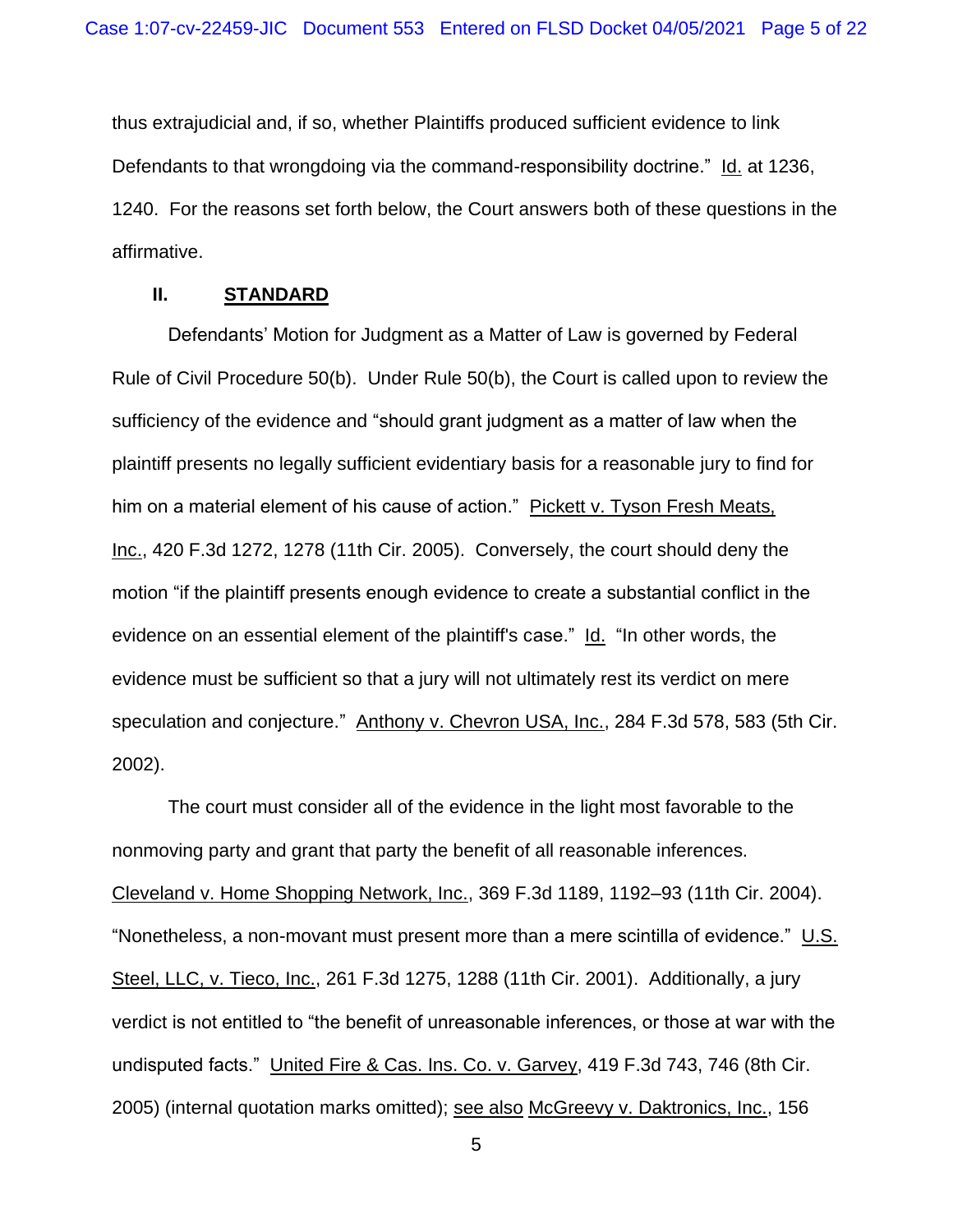F.3d 837, 840-41 (8th Cir. 1998) ("A reasonable inference is one which may be drawn from the evidence without resort to speculation.") (internal quotation marks omitted).

Ultimately, judgment as a matter of law is appropriate if the "facts and inferences point so overwhelmingly in favor of the movant that reasonable people could not arrive at a contrary verdict." Bogle v. Orange Cty. Bd. of Cty. Comm'rs, 162 F.3d 653, 656 (11th Cir. 1998) (internal quotation marks omitted). "While the court affords due deference to the jury's findings, it is axiomatic that such findings are not automatically insulated from review by virtue of the jury's careful and conscientious deliberation." Ice Portal, Inc. v. VFM Leonardo, Inc., No. 09-60230-CIV, 2010 WL 2351463, at \*5 (S.D. Fla. June 11, 2010). "Rule 50 'allows the trial court to remove cases or issues from the jury's consideration when the facts are sufficiently clear that the law requires a particular result.'" Weisgram v. Marley Co., 528 U.S. 440, 447 (2000) (internal quotation marks omitted).

#### **III. DISCUSSION**

 decide contested evidentiary issues. Rather, the proper question is simply whether, benefit of all reasonable inferences, a reasonable jury could have found in their favor. benefit of all reasonable inferences, a reasonable jury could have found in their favor.<br>Under that standard, the Court finds that Plaintiffs presented sufficient evidence for the During the three-week trial in this case, the jury heard from nearly forty witnesses about the deaths of the eight victims in September and October 2003. The evidence regarding the circumstances of these deaths and Defendants' responsibility for same was hotly contested. Under Rule 50, however, it is clearly not the role of the Court to viewing the evidence in the light most favorable to Plaintiffs and granting them the jury to have found (1) that each death was not lawful under international law and (2) that Defendants are liable under the command responsibility doctrine.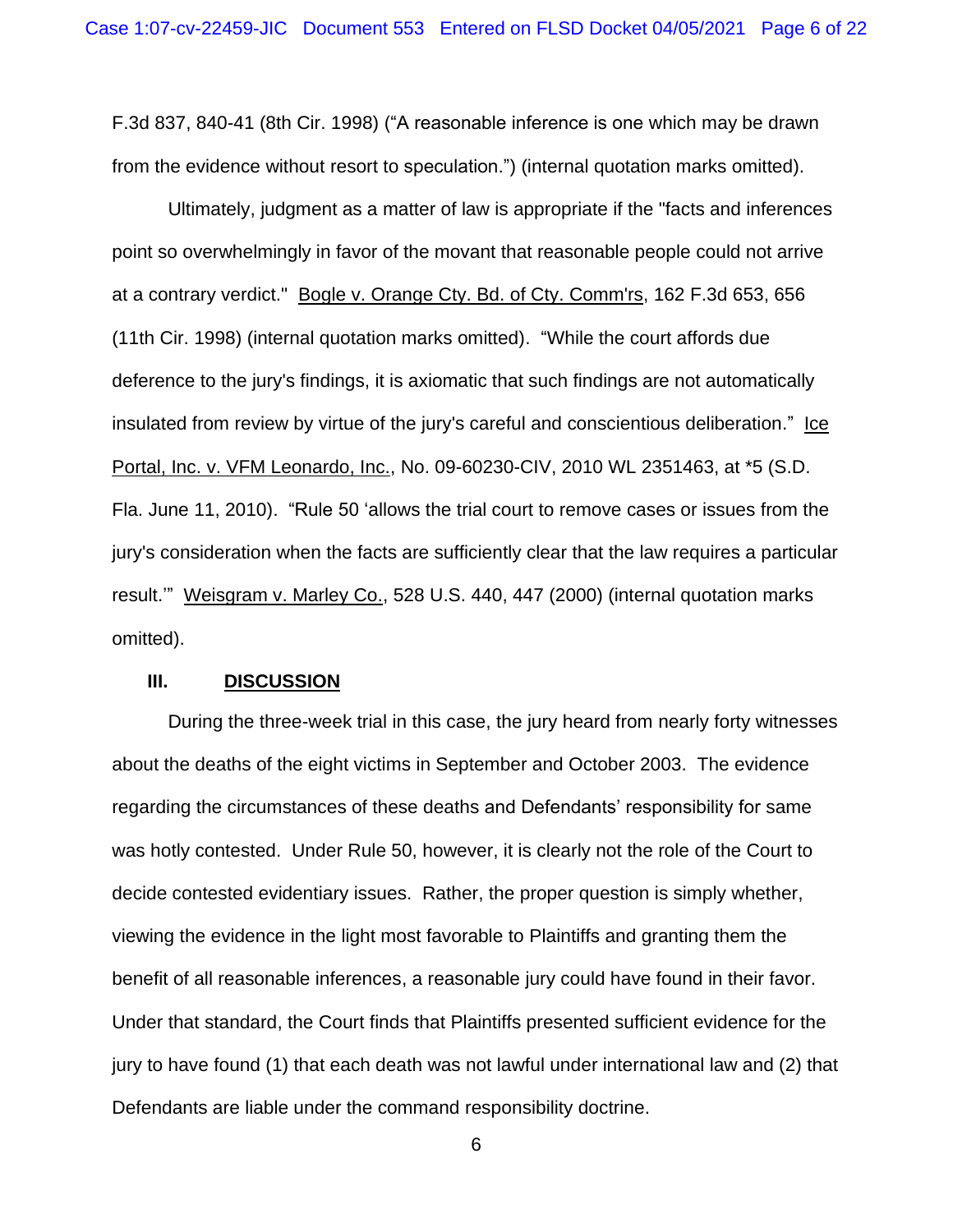## A. The Jury Rationally Concluded That **Each Killing Contravened** International Law

In Mamani III, the Eleventh Circuit concluded that because "international law generally recognizes the use of proportionate force as lawful . . . the use of military force (and the resulting precipitate shootings) during an ongoing civil uprising may be lawful if the circumstances support such action." 968 F.3d at 1237. For instance, while a "military reaction to just provocation . . . is lawful under international law . . . soldiers indiscriminately shooting or using force against civilians in the absence of just provocation" is not. Id. at 1240.

As noted above, however, in analyzing whether Plaintiffs presented sufficient evidence that each death was a "deliberated killing," the Eleventh Circuit already found that "[f]or each decedent, Plaintiffs presented evidence that the cause of death was consistent with a deliberate shot from a member of the Bolivian military *in the absence of just provocation*." Id. at 1235 (emphasis added). The Eleventh Circuit also held that the jury's verdict was supported by evidence that: (1) "[n]one of the decedents were armed, nor was there evidence that they posed a threat to the soldiers," (2) "[m]any were shot while they were inside a home or in a building" or "while they were hiding or fleeing," and (3) "the military aimed at or targeted each individual decedent or other civilians around the time of the incidents." Id. Additionally, there was "little to no evidence that members of the Bolivian military were in imminent danger . . . when they fired." Id.

Accordingly, Plaintiffs argue that "the Eleventh Circuit's own findings establish that the evidence was sufficient to find an extrajudicial killing based on a lack of just provocation or disproportionate response (or both)" with respect to each decedent. DE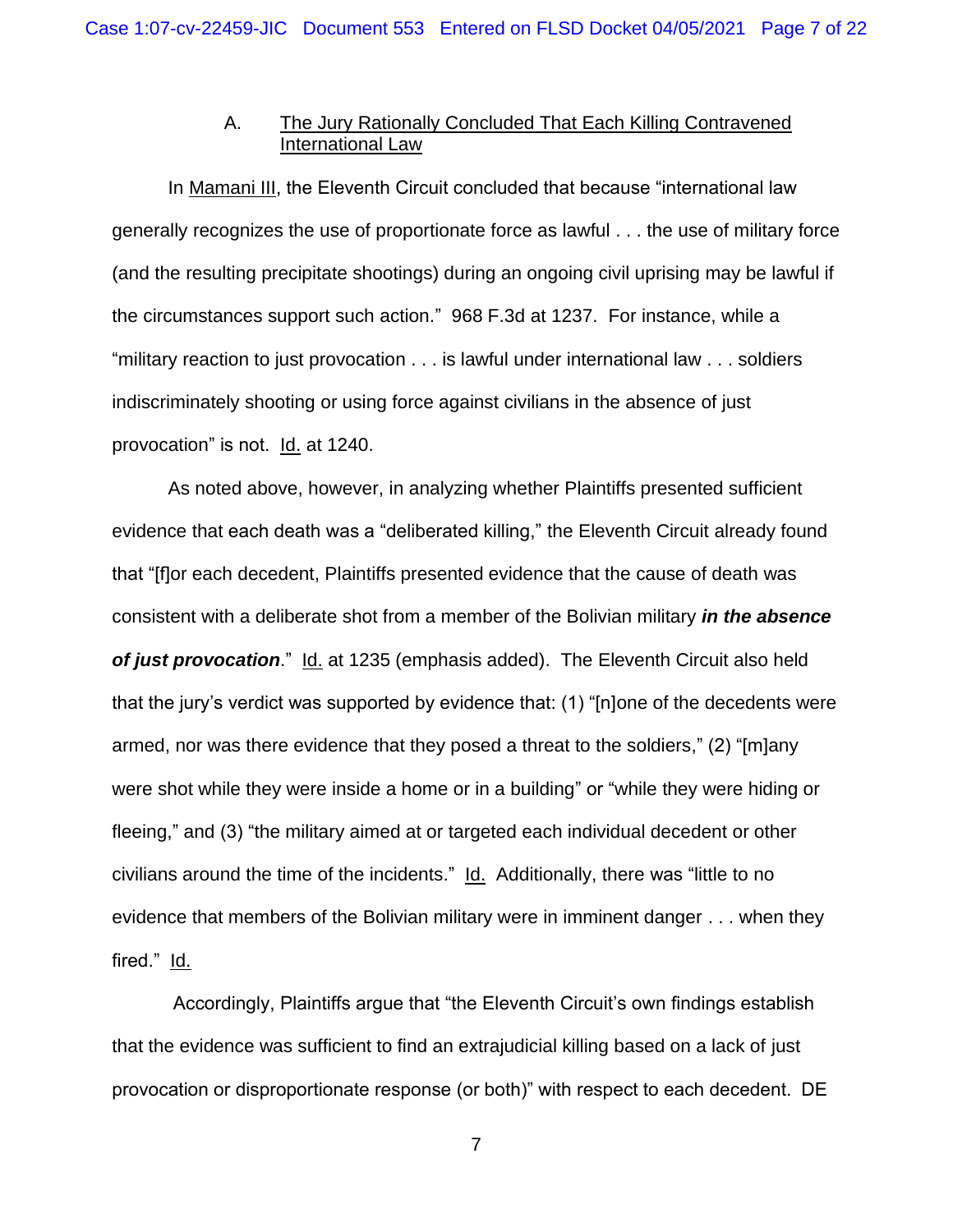551 at 10-11. The Court agrees. The Eleventh Circuit's findings that each decedent was deliberately killed by a member of the Bolivian military in the absence of just provocation precludes a finding that the deaths were lawful under international law.

 by the Bolivian military in the locations where the decedents were killed." DE 514 at 18. circumstances of each death identified by the Eleventh Circuit and summarized above.<br><u>Id.</u> at 19. Defendants' arguments to the contrary are unavailing. Additionally, in its Order granting Defendants' prior Rule 50 Motion, this Court already found that Plaintiffs had "present[ed] evidence at trial of indiscriminate shootings While the Court held that this evidence could not, in and of itself, support a finding that the killings were undertaken with "studied consideration and purpose," it certainly provides a sufficient basis for a reasonable jury to conclude that each killing violated international law. That is, although there was also evidence of "specific crises at each of the locations where decedents were shot," the jury could have reasonably found that the shootings were "disproportionate reactions" to these crises based on the evidence of indiscriminate shooting in these locations and the evidence regarding the

First, Defendants claim that the "deployment of the military was lawful" because the police were insufficient to handle the crises gripping the country. DE 549 at 24. But the relevant question is not whether the decision to deploy the military was lawful, but whether, once deployed, the military violated international law by using force against civilians in the absence of just provocation or using disproportionate force in reaction to just provocation.

Next, Defendants cite the Three Prosecutors' Report—an investigatory report prepared by three Bolivian prosecutors who were appointed by Bolivia's Chief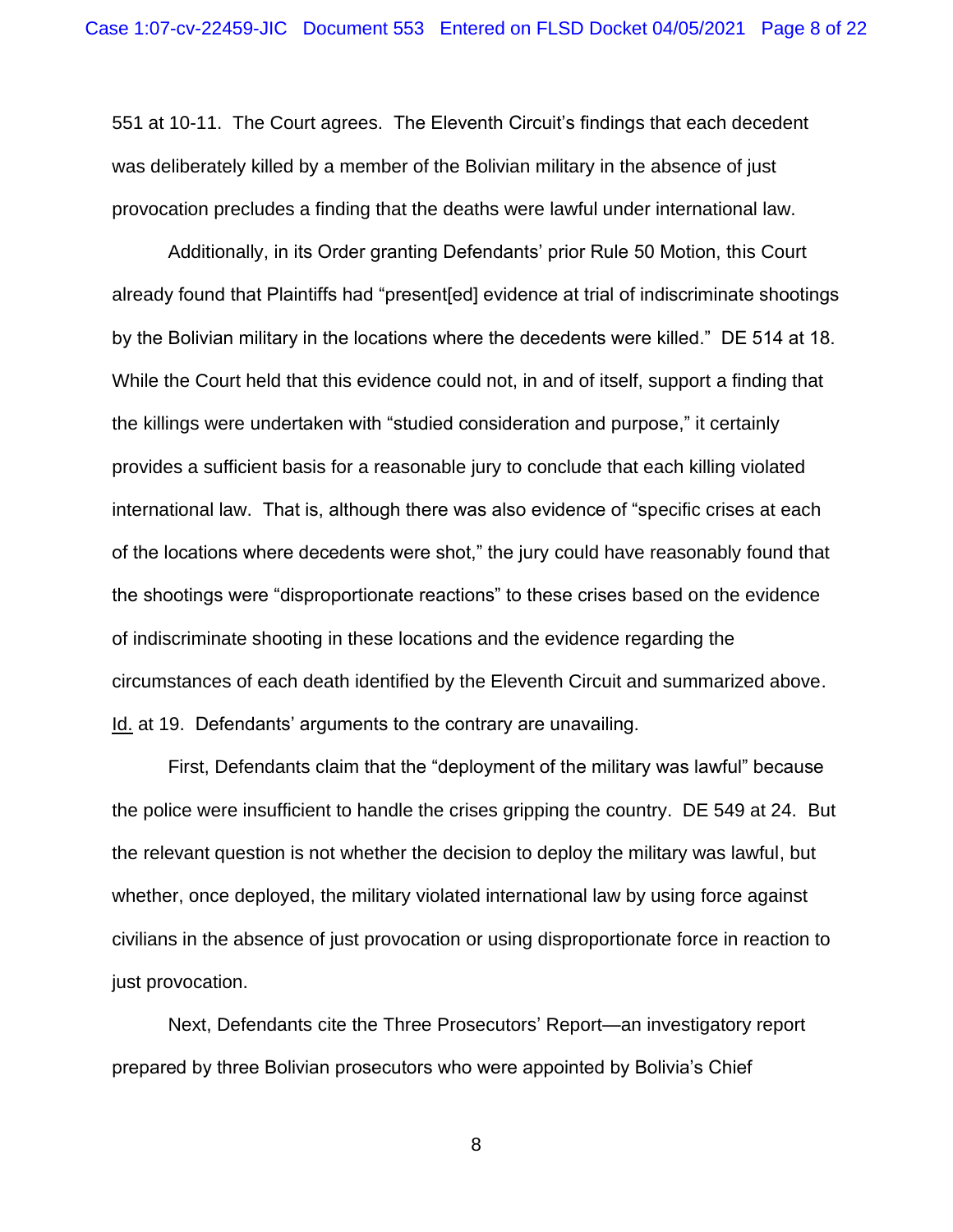Prosecutor to investigate the events of September and October 2003. DE 549 at 25 (citing Trial Ex. 1002).<sup>5</sup> Defendants contend that the Three Prosecutors' Report, which concludes that members of the Military High Command should not be tried for the deaths of civilians in September and October 2003, was the only evidence offered regarding whether the military's actions violated Bolivian law. Id. But again, this is not the relevant question. Mamani III makes clear that the analysis must focus on whether each death was "not lawful under *international law* and thus extrajudicial," not on whether the military's actions violated Bolivian law. 968 F.3d at 1240 (emphasis added). And even if the Three Prosecutors' Report suggested that the military's actions in September and October 2003 were lawful under international law, $<sup>6</sup>$  the jury was</sup> obviously permitted to credit the firsthand testimony of witnesses to the military's indiscriminate and disproportionate use of force against civilians over the contents of the Three Prosecutors' Report. See Shannon v. Bellsouth Telecommunications, Inc., 292 F.3d 712, 715 (11th Cir. 2002) (quoting Lipphardt v. Durango Steakhouse of Brandon, Inc., 267 F.3d 1183, 1186 (11th Cir. 2001) ("It is the jury's task—not ours—'to weigh conflicting evidence and inferences, and determine the credibility of witnesses.'").

Finally, Defendant's devote the bulk of their briefing on this issue to improperly attempting to re-litigate whether Plaintiffs presented sufficient evidence that decedents were deliberately killed by Bolivian soldiers. See, e.g., DE 549 at 28-29 (arguing "that the bullet that struck Marlene [Nancy Rojas Ramos ("Marlene")] could not have been fired by the soldiers Plaintiffs claim were responsible for her death"), id. at 31 (arguing that ballistic evidence shows that it is impossible that the bullet that struck Teodosia

<sup>5</sup> All trial exhibits were filed as attachments to DE 497 and DE 506.

<sup>6</sup> As Plaintiffs correctly note, the Three Prosecutors' Report did find evidence of the disproportionate use of force. DE 551 at 30 (citing Trial Ex. 1002 at 32).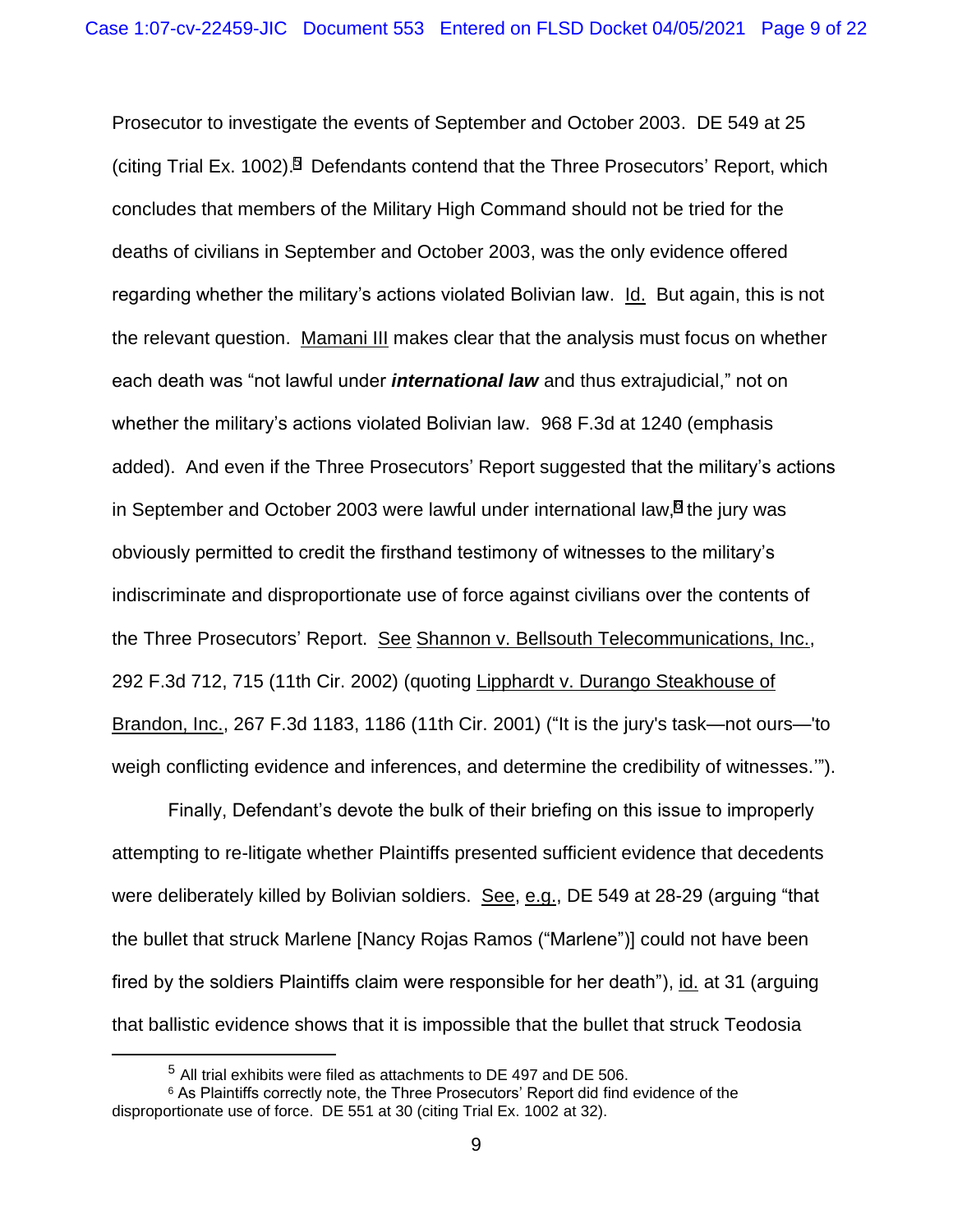Morales Mamani "came from the street level where the soldiers were located"), id. at 34 (arguing that "it would have been impossible for anyone to aim at and shoot Roxana [Apaza Cutipa]" from the soldiers' location). Clearly, however, Mamani III forecloses these arguments given the Eleventh Circuit's finding that, "[f]or each decedent, Plaintiffs presented evidence that the cause of death was consistent with a deliberate shot from a member of the Bolivian military . . ." 968 F.3d at 1235. When Defendants then shift to arguing that the military's use of force was justly provoked with respect to each killing or that the soldiers' actions were proportionate in each circumstance, they rely on their own contested evidence and ignore Plaintiffs' evidence. Again, however, the jury was entitled to reject Defendants' evidence and believe Plaintiffs' evidence instead. Defendants simply fail to show that the jury's determination that each death was an extrajudicial killing lacked a sufficient evidentiary basis.<sup>7</sup>

### B. The Jury Rationally Concluded that Defendants Were Liable for the Extrajudicial Killings Under the Command Responsibility Doctrine

Having determined that Plaintiffs presented sufficient evidence for the jury to have found that each death was not lawful under international law, the Court must now analyze the sufficiency of Plaintiffs' evidence regarding Defendants' liability for these deaths under the command responsibility doctrine. The command responsibility doctrine imposes liability upon civilian and military commanders for the unlawful acts of their subordinates, even if that commander "[n]either committed [n]or directed the commission of such acts." In re Yamashita, 327 U.S. 1, 14-15 (1946). See also Ford

 $7$  Defendants also argue, in a footnote, that judgment as a matter of law is warranted because of Plaintiffs' failure to offer expert testimony on whether the forced used was disproportionate. DE 549 at 23 n.8. While this substantive argument is inappropriately raised in a footnote, the Court does not find that the determination of whether the forced used was justified or proportionate involved technical issues beyond a juror's ordinary knowledge.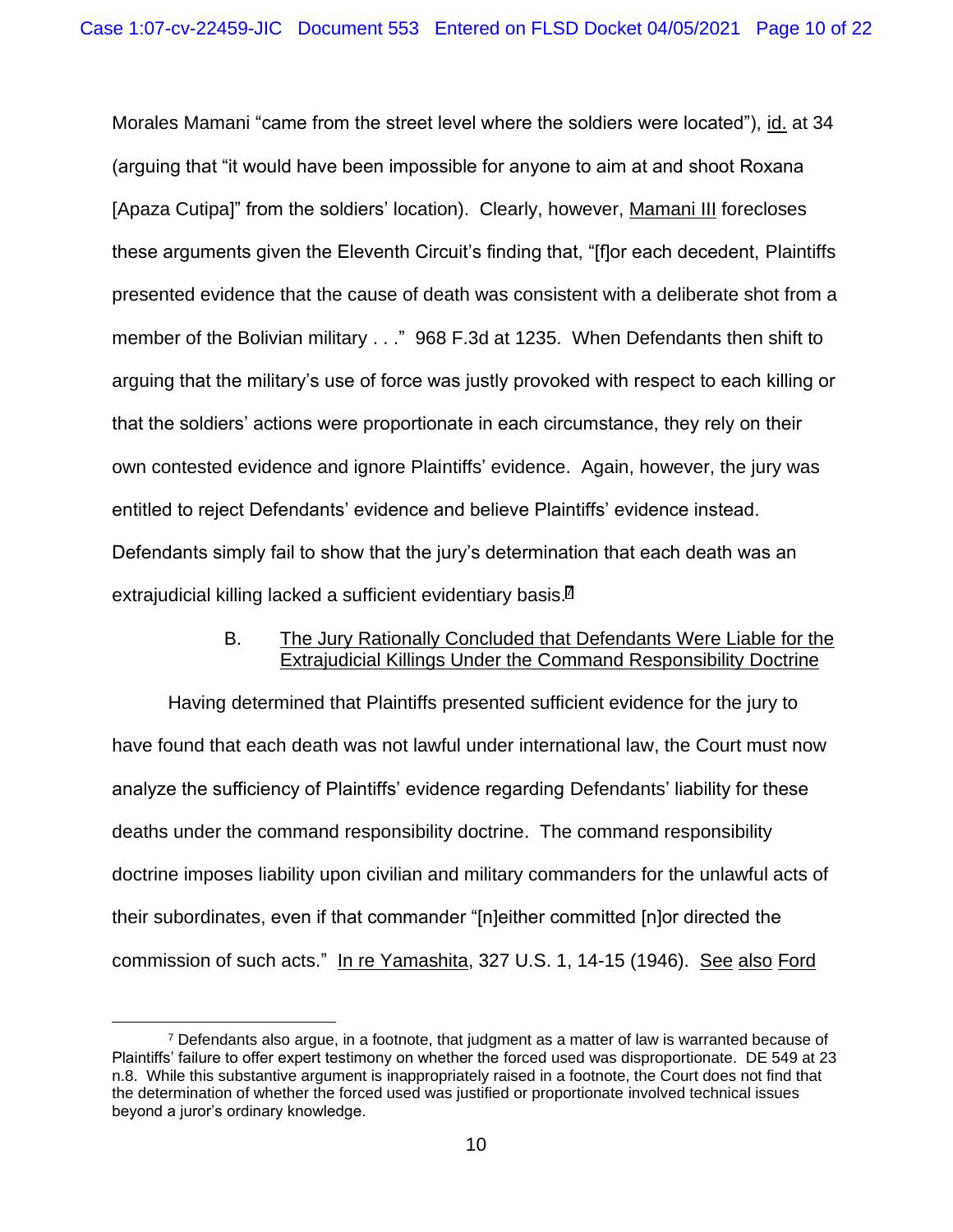ex rel. Estate of Ford v. Garcia, 289 F.3d 1283, 1286 (11th Cir. 2002) (explaining that the command responsibility doctrine "makes a commander liable for acts of his subordinates, even where the commander did not order those acts, when certain elements are met."). As the Supreme Court explained, civilian populations would face an increased risk of harm "if the commander of an invading army could with impunity neglect to take reasonable measures for their protection." In re Yamashita, 327 U.S. at 15.

In Ford ex rel. Estate of Ford v. Garcia, 289 F.3d 1283 (11th Cir. 2002), the

Eleventh Circuit recognized the "essential elements" of command responsibility liability

as:

(1) the existence of a superior-subordinate relationship between the commander and the perpetrator of the crime; (2) that the commander knew or should have known, owing to the circumstances at the time, that his subordinates had committed, were committing, or planned to commit acts violative of the law of war; and (3) that the commander failed to prevent the commission of the crimes, or failed to punish the subordinates after the commission of the crimes.

Id. at 1288. The Court will discuss these elements in turn.

1. Superior-Subordinate Relationship

The superior-subordinate relationship element of the command responsibility

doctrine requires that a superior have "'effective *control* over a subordinate in the sense

of a material ability to prevent or punish criminal conduct." Id. at 1290 (quoting

Prosecutor v. Delalic ¶ 256 (Appeals Chamber ICTY, Feb. 20, 2001)). Such control

may be "*de facto* or *de jure*." Id. at 1291; see also Doe v. Drummond Co., 782 F.3d

576, 610 (11th Cir. 2015) (the command responsibility doctrine "is available if the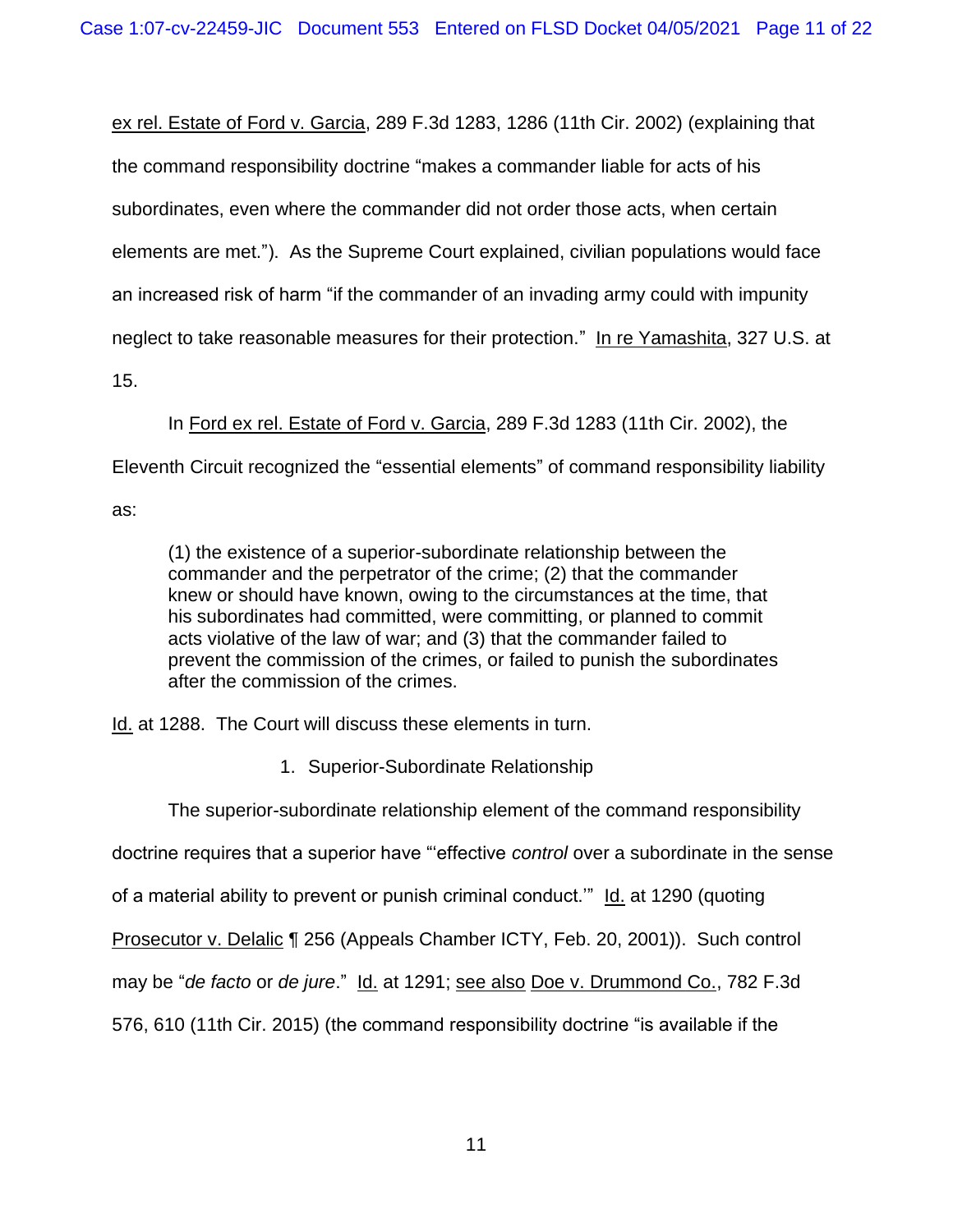requisite degree of responsibility, authority, and control is present to support liability.").8 Applying these principles, the Court finds that the jury could have reasonably concluded, both as a legal and practical matter, that Defendants each had the ability to prevent or punish the extrajudicial killings committed in September and October 2003.

First, as President, Lozada clearly held enormous power over the Bolivian military. Under the Bolivian Constitution, the President is the Captain General of the armed forces. Trial Ex. 40 (Bolivia Const.), art. 97. "[T]he Armed Forces are subordinate to the President of the Republic and receive their orders from him on administrative matters, through the Minister of Defense." Id. art. 210. In Bolivia, however, the President is not the Commander in Chief of the armed forces. The Commander in Chief is appointed by President, receives orders from the President, and gives orders to the armed forces "on technical matters." Trial Ex. 13 (Organic Law of the Armed Forces of Bolivia ("Organic Law")), arts. 36-39. Thus, for operational or technical matters, the President gives "initial instruction[s] . . . [i]n a general manner" to the Commander in Chief who, in turn, gives more specific orders which are operationalized down the chain of command. DE 500-2 (General Antezana Testimony)

<sup>8</sup> A *de jure* superior-subordinate relationship exists for purposes of the command responsibility doctrine when "the superior has been appointed, elected or otherwise assigned to a position of authority *for the purpose of commanding or leading* other persons who are thereby to be legally considered his subordinates." Guénaël Mettraux, The Law of Command Responsibility 139 (2009). A formal title or position of authority is insufficient to establish a superior-subordinate relationship; rather, "any inference concerning the relationship of subordination" must be "accompanied by the powers and authority normally attached to such a role." Id. at 141. A defendant in a position of *de jure* authority exercises effective control over his subordinates when he "was effectively able to enforce his legal authority through the exercise of his legal powers over the perpetrators." Id. at 174.

A *de facto* superior-subordinate relationship exists under the command responsibility doctrine when "one party—the superior—has acquired over one or more people enough authority to prevent them from committing crimes or to punish them when they have done so." Id. at 142-43. A *de facto* superior must be (1) "cognizant of his position vis-à-vis other persons whose conduct he is responsible for," and (2) "aware of the duties which his relationship with another person, or group of persons, implied for him (in particular, a duty to prevent and punish crimes) and must have accepted this role and responsibility, albeit implicitly." Id. at 145.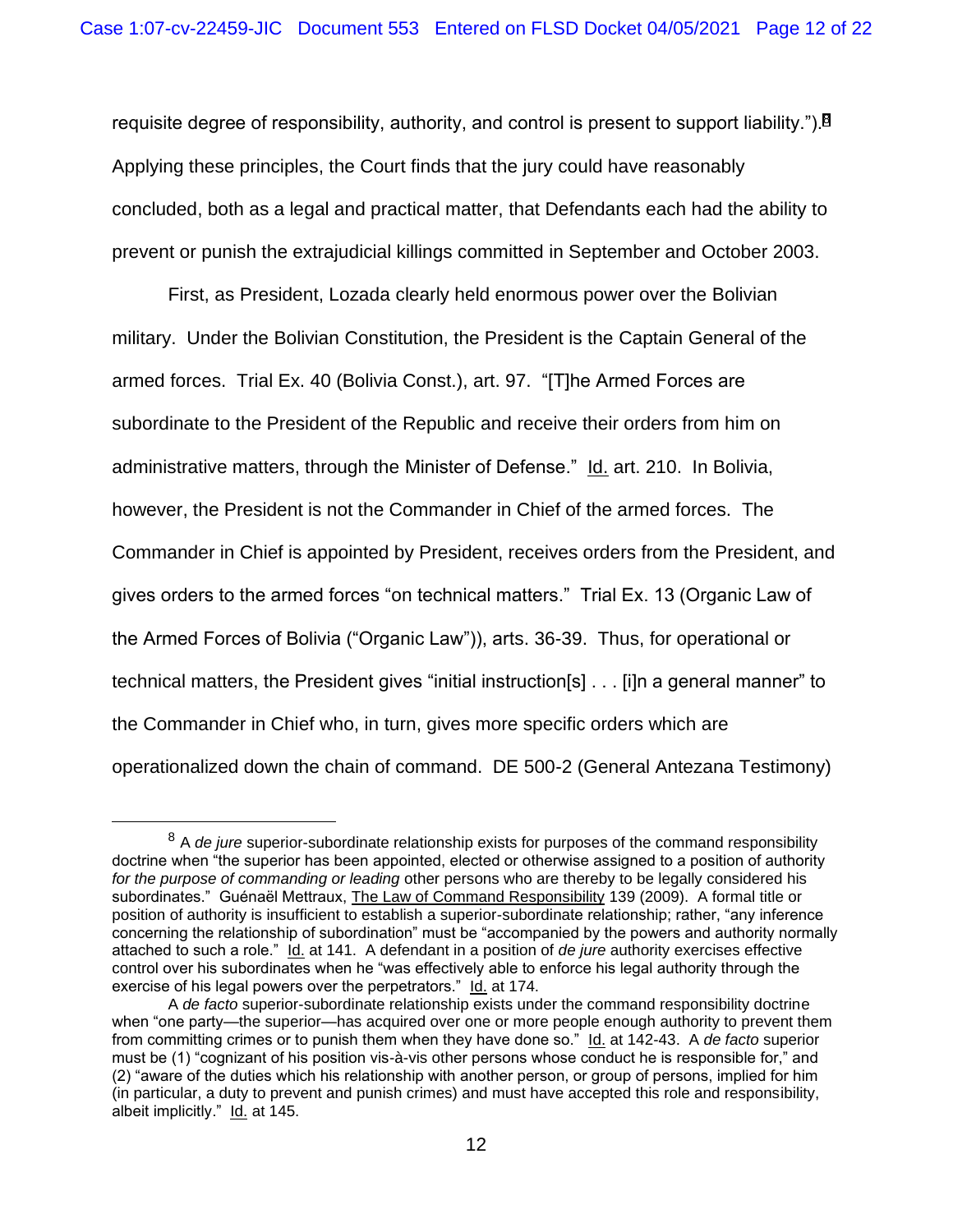at 154:21-155:3. In other words, the President, "as political leader and political head gives the initial concept and those who plan it are the commanders of the armed forces." Id. at 46:19-23.

Based on the foregoing, Defendants argue that Lozada did not have *de jure*  authority over the troops who perpetrated the extrajudicial killings of Plaintiffs' relatives because of his lack of direct authority on operational matters. Defendants focus on Lozada's lack of "authority to order any Bolivian soldiers to open fire against any individuals." DE 549 at 9. The only support that Defendants offer for such a narrow interpretation of the *de jure* superior-subordinate relationship element of the command responsibility doctrine is Mamani I. DE 549 at 4-5, 21-22. Defendants argue that "[f]inding command responsibility under these circumstances would be tantamount to strict liability based solely on Defendants' high-level positions in the chain of command," a concept the Eleventh Circuit rejected in Mamani I. DE 549 at 22.

The Court is disinclined to find that Mamani I precludes command responsibility liability here. For one, Mamani I does not once mention command responsibility or the Ford elements.9 And the Eleventh Circuit has subsequently reaffirmed "that the TVPA is not restricted to claims based on direct liability and that legal representatives can recover based on theories of indirect liability, including . . . command responsibility." Mamani III, 968 F.3d at 1220 (citing Doe v. Drummond Co., 782 F.3d 576, 603 (11th

<sup>&</sup>lt;sup>9</sup> Although the Eleventh Circuit seemed to find that Plaintiffs had adequately alleged that the shooters committed extrajudicial killings, it did not analyze the Ford elements to determine whether Defendants could be held responsible for these killings under the command responsibility doctrine, instead holding that Plaintiffs failed to allege sufficient "facts connecting what *these* defendants personally did to the particular alleged wrongs." 654 F.3d at 1155 n.8. See also id. at 1154 (requiring "adequate factual support of more specific acts by *these* defendants."). Admittedly, this holding is difficult to reconcile with the command responsibility doctrine, which may be premised on a commander's *failure to act* to prevent or punish the wrongdoing of individuals under his or her authority and does not require that a commander have ordered the wrongdoing.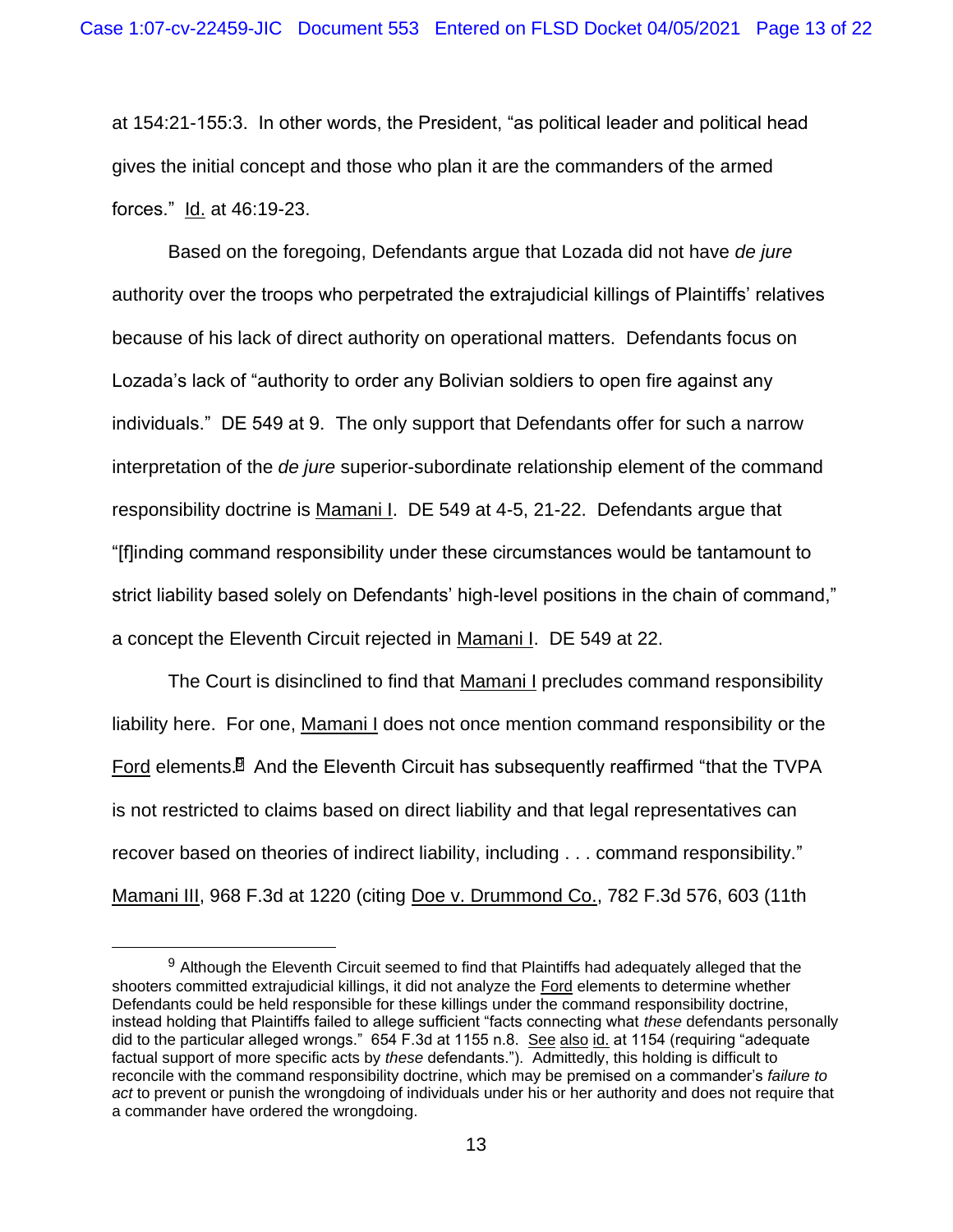the commander did not order" a subordinate's acts, provided that the elements are met. Ford, 289 F.3d at 1286. These elements ensure that command responsibility does not impose strict liability on high-level leaders like Defendants. That is, there is no liability subordinates when they knew or should have known of the wrongdoing and failed to Cir. 2015)). As noted above, command responsibility liability may attach "even where without fault because such leaders are only responsible for the wrongful acts of their act.

 guilty troops, the Court finds that they clearly did. The Bolivian Constitution expressly provides that the military is subordinate to the President. Evidence that additional preclude a finding that Lozada had *de jure* authority over the guilty troops. Returning to the narrow question of whether Plaintiffs presented sufficient evidence for a reasonable jury to conclude that Lozada had *de jure* authority over the individuals—such as the Commander in Chief and various unit commanders—were also in the chain of the command and exercised authority over the guilty troops does not

In Doe v. Qi, for instance, the court held liable under the command responsibility doctrine a government official who "acted only as part of a governing council or group under which subordinates carried out repressive policies." 349 F. Supp. 2d 1258, 1329 (N.D. Cal. 2004). The official lacked "lone authority to authorize the conduct at issue; rather, his authority was shared collectively with others through governing bodies." Id. at 1331. The Doe court recognized, however, that it "would make little sense" if "[t]he fact that command is shared by more than one official" precluded the imposition of command responsibility liability, because then "responsibility could never be imputed to members of a governing body which authorized human rights violations." Id. at 1332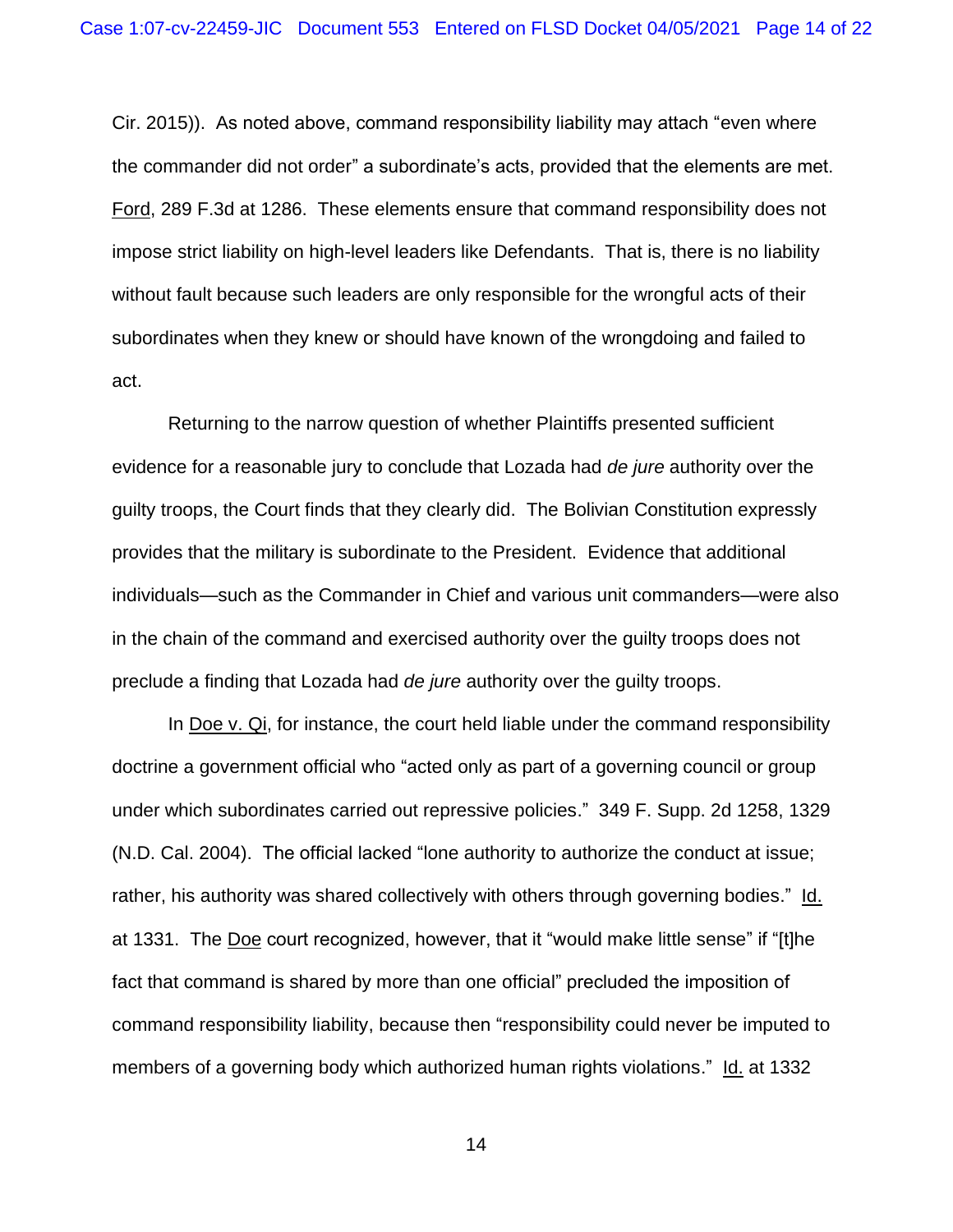n.47. The legislative history of the TVPA also suggests that command responsibility is not limited to the immediate superior of the shooter, but extends to "anyone with higher authority who authorized, tolerated or knowingly ignored [the subordinate's] acts." S. Rep. No. 102-249, at 9.

Accordingly, the Court does not find that the fact that Lozada shared command with other officials extinguishes his liability for the wrongful acts of his subordinates. As Ford explained, a superior-subordinate relationship only requires "effective *control* over a subordinate in the sense of a material ability to prevent or punish criminal conduct, *however that control is exercised* . . ." 289 F.3d at 1290 (emphasis added). The jury could have reasonably concluded that Lozada had "effective control" over the guilty troops by virtue of his legal powers as President that he exercised through a functioning chain of command.

Berzaín, as Minister of National Defense, also occupied a position carrying enormous power over the Bolivian military. He was the second most senior member, after the President, on the "High Military Command," "the top decision-making organism of the National Armed Forces," and he sat on the "Supreme Council on National Defense." Trial Ex. 13 (Organic Law), art. 19, 22. His "principal powers" included "plan[ning], organiz[ing], direct[ing], and supervis[ing] Civil Defense in the National Territory," "[e]nsuring the integrity of the National Territory," and [e]nabling the execution of the Operating Plans." Id. arts 22, 25. Additionally, he was one of six Bolivian authorities who could "order the final investigatory phase" of military justice matters. Id. art. 28.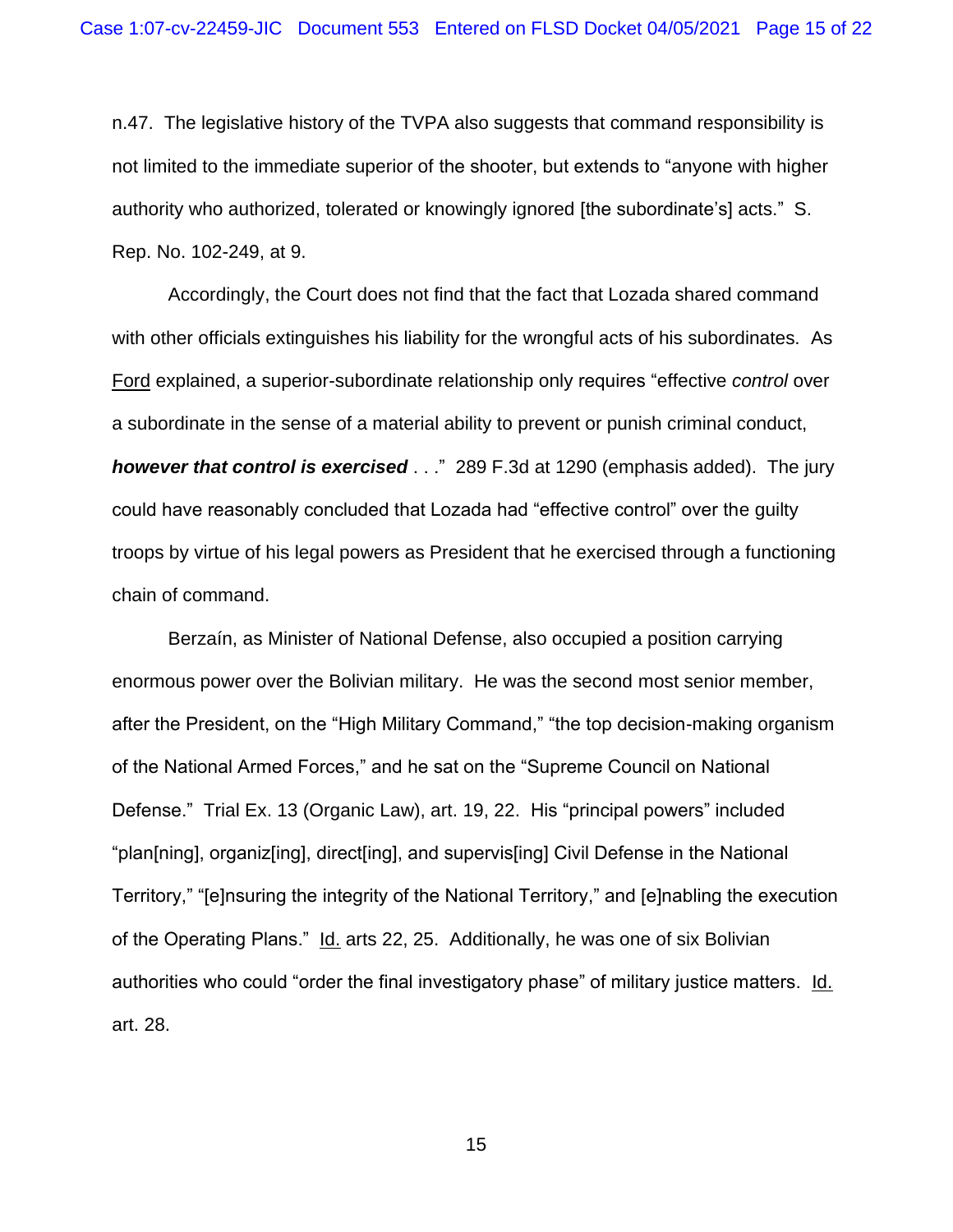forces in the field. DE 549 at 8. For the reasons set forth above, the Court disagrees. guilty troops, despite evidence that he shared command with other officials, based on Still, as with Lozada, Defendants argue that Berzaín did not have *de jure*  authority over the guilty troops because of his lack of authority to directly command The jury could have reasonably concluded that Berzaín had *de jure* authority over the the broad powers outlined above.

 to support a finding of *de facto* authority. For instance, the jury heard evidence that before Marlene was killed in Warisata during a September 20, 2003 confrontation following an ambush on a military convoy, Lozada rejected an alternative to bringing the convoy through Warisata. DE 485 (Trial Tr. 3/20/18) at 80:1-24. Although there was concern about an ambush if the convoy traveled through Warisata, Lozada refused to take an alternative route, stating that "the state never retreats." Id. Later, in response Commander in Chief to "restore order to the city of El Alto." Trial Ex. 45. Even if Defendants lacked the significant legal authority described above, the jury also heard sufficient evidence of Defendants' actual exercise of control over the military to the violence in Warisata, Lozada ordered the acting Commander in Chief to "mobilize and immediately use the force necessary to restore public order and respect for the rule of law in the region." Trial Ex. 3. On October 11, 2003, Lozada also ordered the

For his part, Berzaín was on the ground in Sorata overseeing the mobilization of the convoy that would travel through Warisata and declaring his authority over the military deployed there, while remaining in communication with Lozada—including dictating a letter that became Lozada's general order to the Commander in Chief directing the military into Warisata. See DE 476 (Trial Tr. 3/6/18) at 90:17-91:10; DE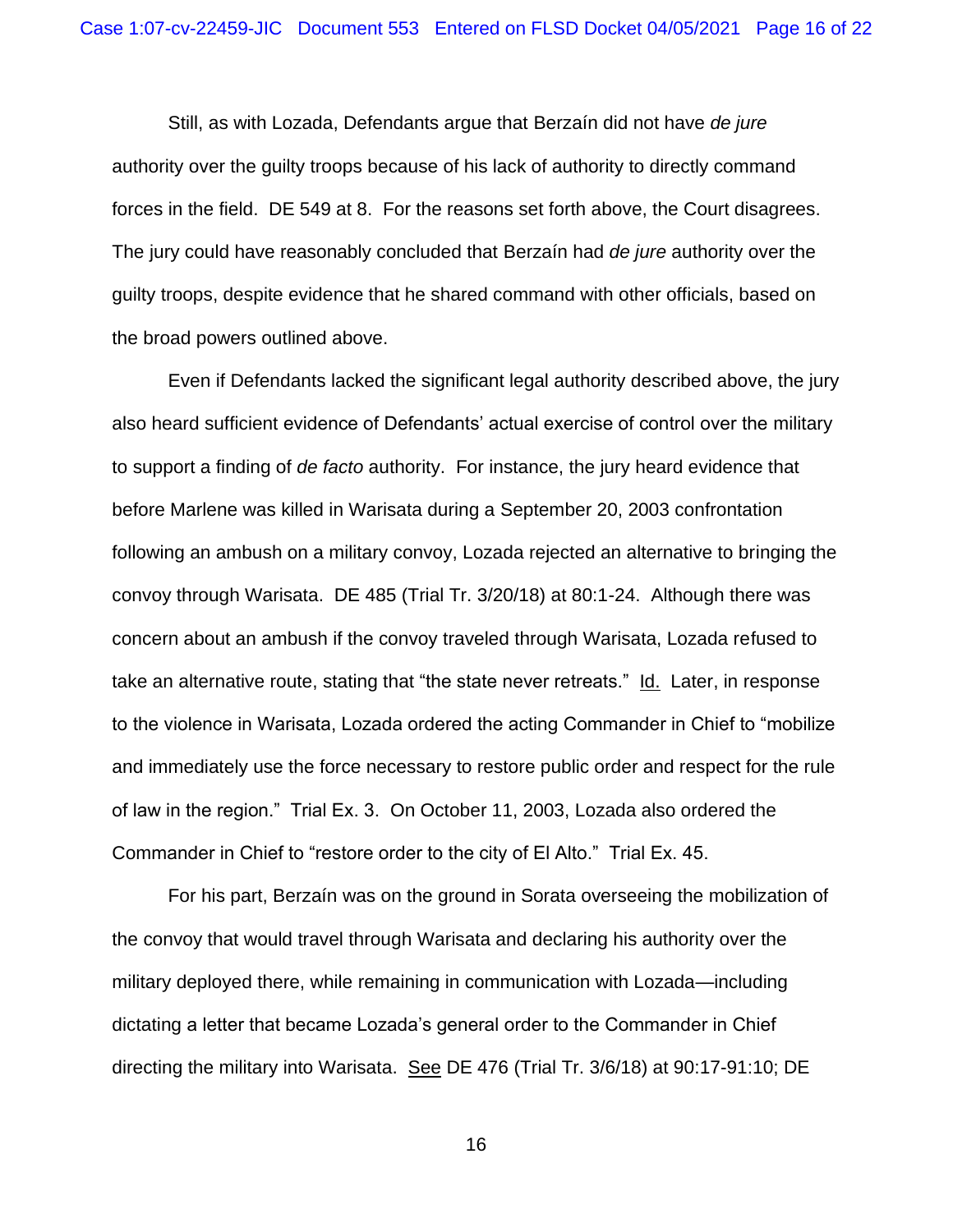485 (Trial Tr. 3/20/18) at 87:20-88:6, 89:19-90:16, 92:1-5. And with respect to the events of October 12 and 13, 2003, the jury heard that Berzaín presided over an October 10 meeting at the Ministry of Defense at which the deployment of the military to transport gas through La Paz was planned. DE 482 (Trial Tr. 3/14/18) at 29:14-31:5, 35:4-35:14. Berzaín responded to concerns about this plan leading to deadly explosions at gas stations by stating: "Well, there have to be deaths, but also gasoline." Id. at 35:9-14, 40:15-18. The next day, Berzaín personally drafted the directive signed by Lozada ordering the Commander in Chief to "restore order to the city of El Alto." DE 485 (Trial Tr. 3/20/18) at 92:1-23; Trial Ex. 45. Berzaín stressed that the directive was "very important," and the resulting Supreme Decree provided that he was responsible for "establish[ing] the mechanisms necessary for its execution." Trial Ex. 1 at 2.

 respect to command over the armed forces and supports a finding that Defendants had and October 2003. 2. Knowledge This evidence amply demonstrates the authority that Defendants exerted with the practical ability to prevent or punish the extrajudicial killings committed in September

The jury also heard evidence from which they could have reasonably inferred that Defendants each knew—or at least should have known under the circumstances that their subordinates "had committed, were committing, or planned to commit" extrajudicial killings. Ford, 289 F.3d at 1288.

First, the jury heard testimony that, well before any of the killings at issue, Berzaín stated in Lozada's presence that they would avoid civilian opposition derailing their policies by "us[ing] elite troops" to "kill 50, a hundred, a thousand." DE 445 (Trial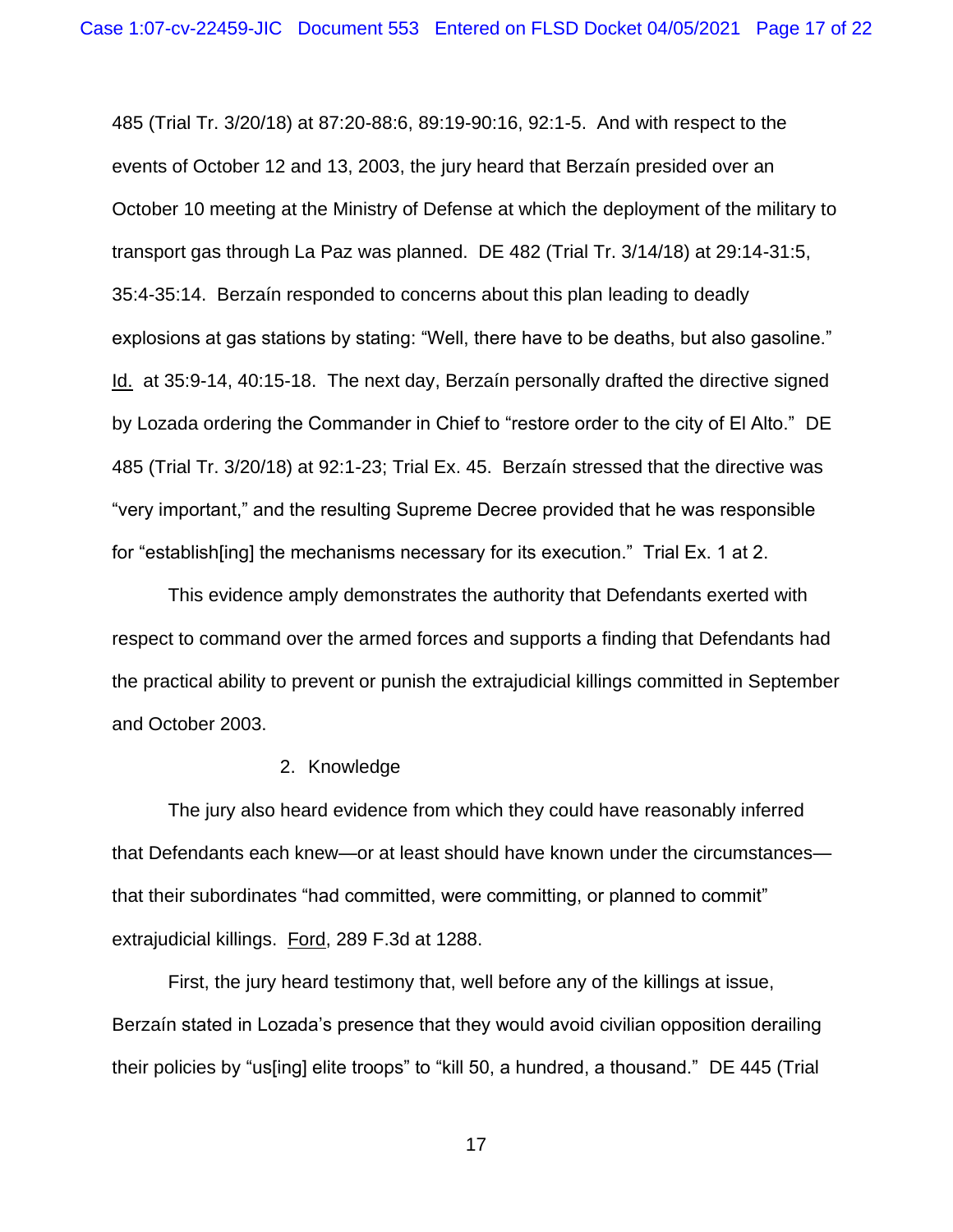Tr. 3/14/18) at 91:23-25.<sup>10</sup> See also DE 457 (Trial Tr. 3/15/18) at 26:22-27:6 (Berzaín matter if it's 50 more, as long as we solve the problem."). Additionally, shortly after and Shock" to control public demonstrations. Trial Ex. 38 (Manual on the Use of Force) Defendants dismissed warnings that their aggressive response to protests would lead to dismissing concerns of mayor of La Paz, stating that "if there are five dead, it doesn't coming to power, Lozada's government defined "roadblocks, marches, [and] demonstrations" as subversive acts and directed troops to "apply the Principles of Mass at 13; Trial Ex. 39 (Republic Plan) at 1. Finally, the jury also heard testimony that "tragedy." DE 478 (Trial Tr. 3/8/18) at 56:12-17.

Defendants characterize these as "stray comments unrelated in time or place to any of decedents' deaths" and argue that there is no evidence that they played any role in the development of the Republic Plan or the Manual on the Use of Force. DE 549 at 8, 14; DE 552 at 14. But, regarding the Republic Plan and the Manual on the Use of Force, the jury could have reasonably inferred, based on Defendants' positions at or near the top of the Bolivian government, that they were at least aware of these changes in military doctrine. And, more broadly, the Court's role at this stage is not to examine the probative value of each piece of evidence in isolation. See Reeves v. Sanderson Plumbing Products, Inc., 530 U.S. 133, 150 (2000) ("[I]n entertaining a motion for judgment as a matter of law, the court should review all of the evidence in the record.").

<sup>&</sup>lt;sup>10</sup> The Court held in its 2018 Order Granting Defendants' Motion for Judgment as a Matter of Law that this testimony could not support a reasonable inference that Defendants entered office with a preconceived plan to deliberately kill unarmed civilians and that the killings in this case were therefore "undertaken with studied consideration and purpose" because they resulted from the implementation of this plan. DE 514 at 22-23 (noting lack of evidence that Lozada adopted Berzaín's statement). But a different question is before the Court now. For the reasons set forth below, the Court finds that, viewing this testimony in the light most favorable to Plaintiffs and in conjunction with Plaintiffs' other evidence on this point, it can support a reasonable inference that Defendants should have known that their use of force would result in extrajudicial killings.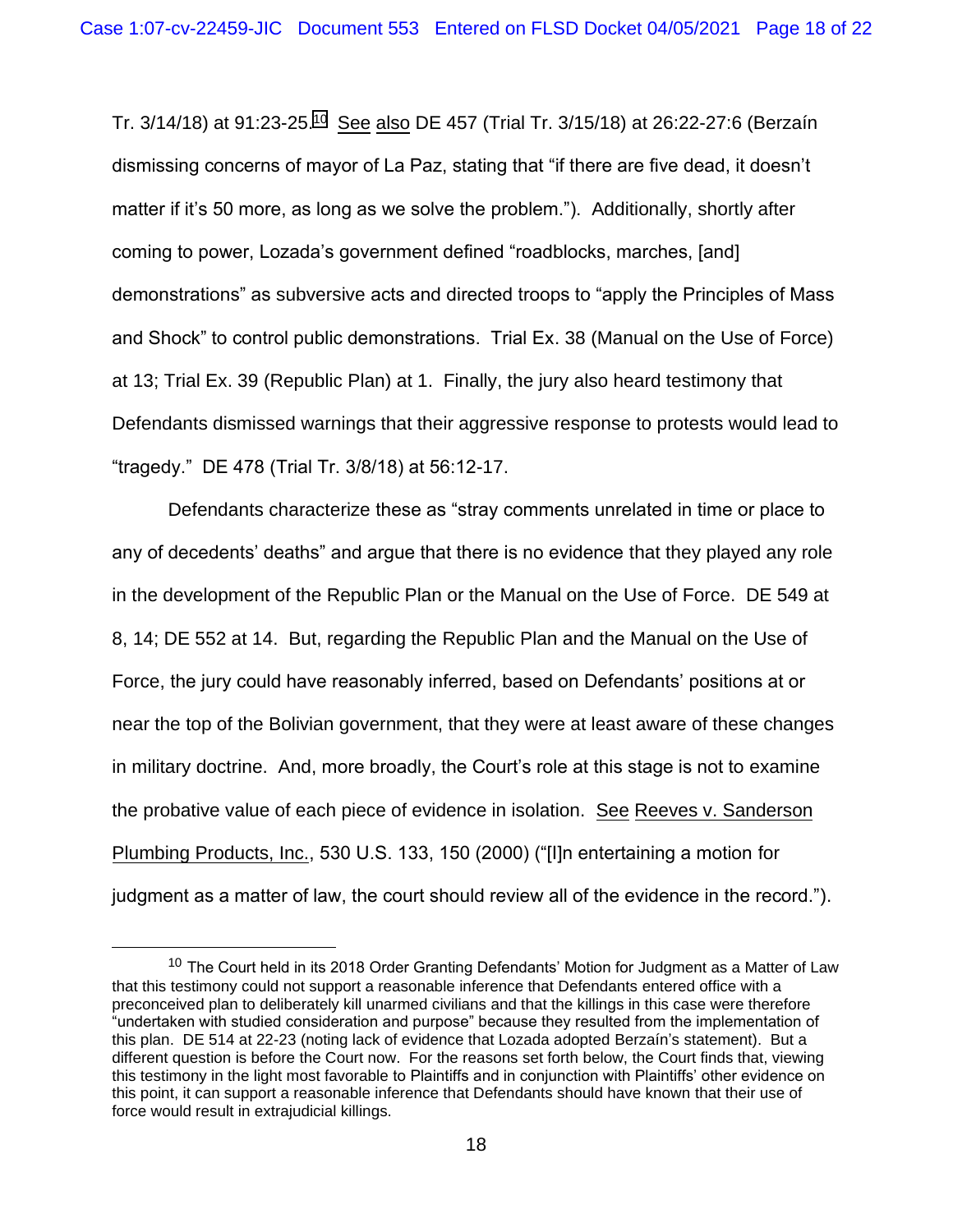When considered cumulatively, in context, and in the light most favorable to Plaintiffs, the Court finds that the above-described evidence could support a reasonable inference that Defendants should have known that their use of force would result in extrajudicial killings.

 informed of this military operation and the resulting deaths. Additionally, there were widespread media accounts of the deaths and public demonstrations in response to additional civilian deaths. DE 482 (Trial Tr. 3/14/18) at 35:9-14, 40:15-18. Plaintiffs evidence on the command responsibility doctrine's knowledge element is stronger after September 20, 2003, when Defendants learned that multiple civilians including Marlene—had in fact been killed or injured as a result of the military's use of force in Warisata. Given their high-level roles, Defendants were obviously kept well same. See, e.g., DE 474-7 (Harb Dep.) at 142:12-15 ("the media was following in detail the number of conflicts and casualties"); DE 476 (Trial Tr. 3/6/18) at 96:10-97:10 (describing an 800-person march from Sorata to La Paz organized one week after killings in Warisata); DE 480 (Trial Tr. 3/12/18) at 72:21-73:6 (describing civic strike in El Alto organized, in part, "as a result of the deaths of civilians that had happened in Warisata"). Still, the jury heard that just days before the events of October 12 and 13<sup>th</sup>, Berzaín dismissed concerns about the anticipated use of the military resulting in

Based on the above evidence, the jury could have reasonably inferred that Defendants should have known that their use of military force on September 20, 2003 had resulted in extrajudicial killings and that their continued use of force to respond to civil demonstrations in October 2003 would result in more extrajudicial killings. See Xuncax v. Gramajo, 886 F. Supp. 162, 173 (D. Mass. 1995) (defendant had requisite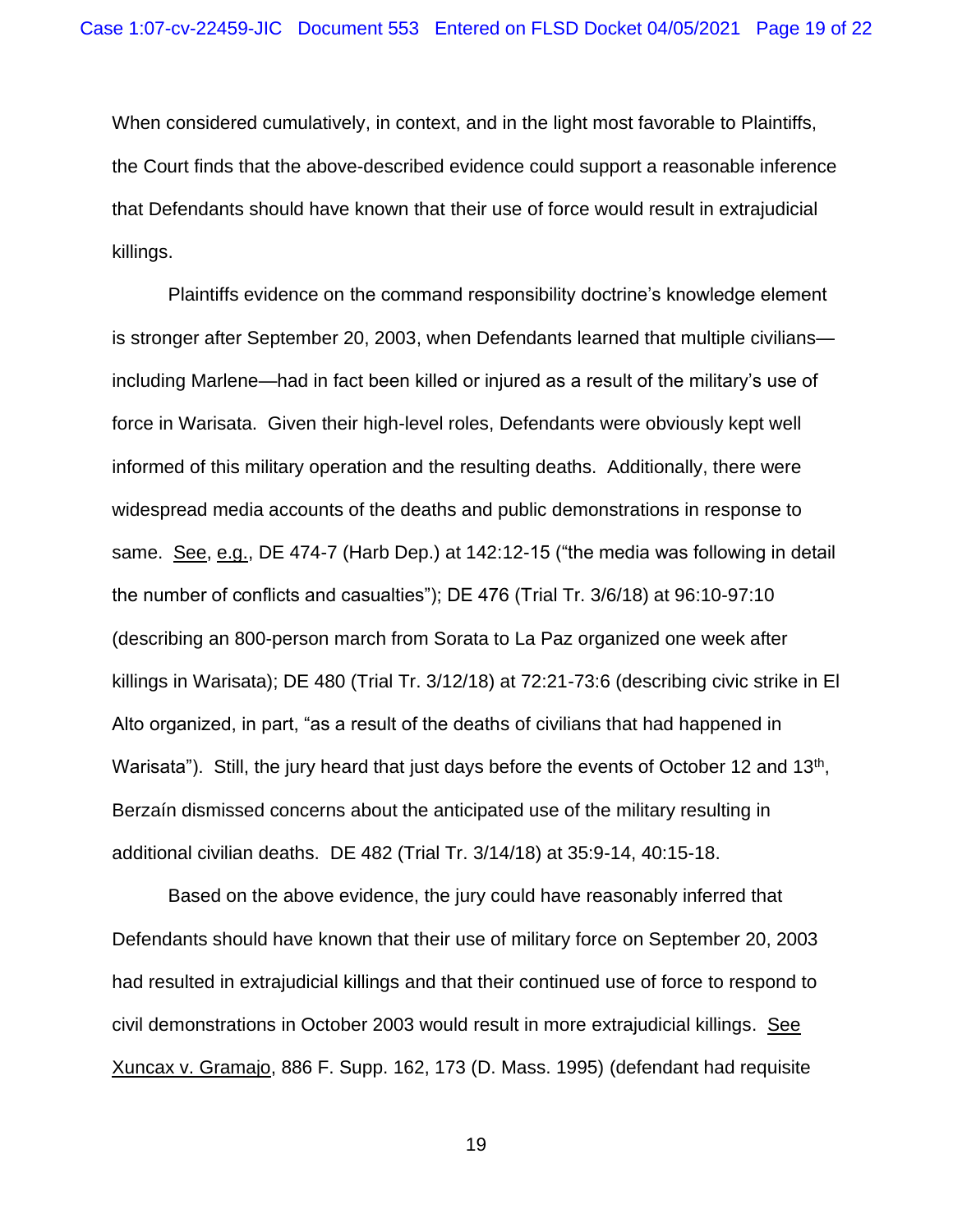<span id="page-19-0"></span>knowledge where publicly confronted and the course of conduct continued in spite of public outcry); Qi, 349 [F.Supp.2d](https://F.Supp.2d) at 1332–33 (defendants had requisite knowledge of their subordinates' alleged human rights violations where "repression and abuse were widespread, pervasive, and widely reported").

Defendants argue that even after the events of October 12 and 13<sup>th</sup>, there is no deaths that could have occurred for a variety of reasons." DE 549 at 16. They say that knowledge that the military was committing extrajudicial killings. Id. The Court finds killings.<sup>11</sup> Evidence that Defendants should have known, "owing to the circumstances at the time," that extrajudicial killings had or would take place is sufficient. Ford, 289 F.3d at 1288. And as Plaintiffs correctly note, "knowledge must almost always be have reasonably inferred that, under the circumstances, Defendants should have evidence that they knew any of the killings were extrajudicial killings "as opposed to if the Three Prosecutors' Report did not find evidence of extrajudicial killings after a tenmonth investigation, it is unreasonable to infer that Defendants had contemporaneous Defendants' interpretation of the command responsibility doctrine's knowledge element unreasonably narrow. Plaintiffs were not required to show that Defendants knew conclusively that the military had committed, or were about to commit, extrajudicial proved[ ] by circumstantial evidence." DE 551 at 39 (quoting United States v. Santos, 553 U.S. 507, 521 (2008)). Based on the above-described evidence, the jury could possessed the requisite knowledge.<sup>12</sup>

<sup>&</sup>lt;sup>11</sup> Clearly, as this case has demonstrated, determining whether a death resulted from an extrajudicial killing may be a lengthy process.

<sup>12</sup> Even assuming *arguendo* that this evidence is not "sufficient to compel the conclusion of the existence of [extrajudicial killings," the jury still could have reasonably found that it should have "indicated [to Defendants] the need for additional investigation in order to ascertain whether offences were being committed or about to be committed by [their] subordinates." Prosecutor v. Delalic ¶ 393 (Appeals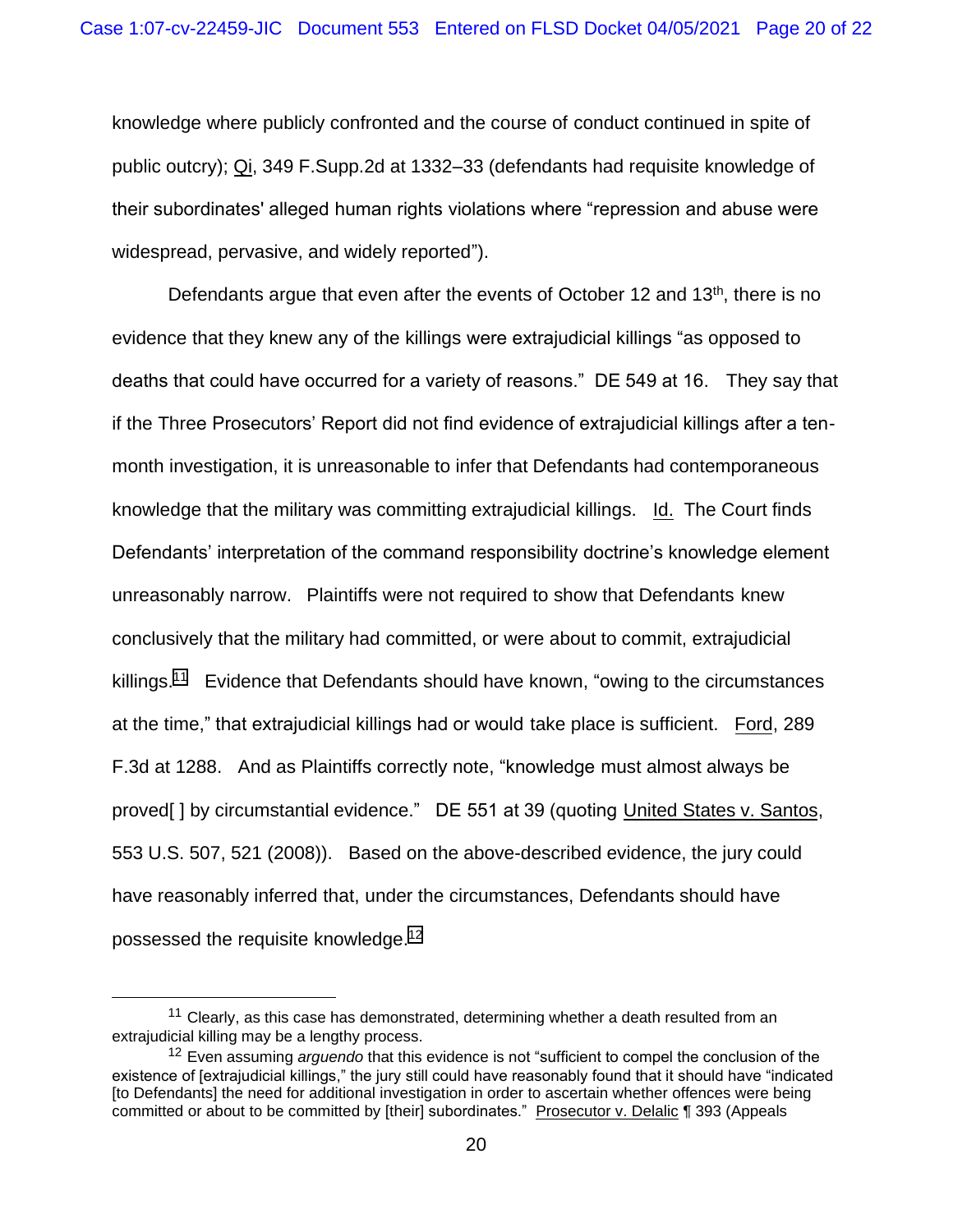#### 3. Failure to Act

Finally, the jury could have reasonably found that Defendants "failed to prevent" the extrajudicial killings or "failed to punish" the soldiers afterwards. Ford, 289 F.3d at 1288. Under this element of the command responsibility doctrine, Plaintiffs were required to establish that Defendants "failed to take all necessary and reasonable measures" within their power to prevent or punish the extrajudicial killings. Id. at 1293. As Plaintiffs note, "reasonableness is a quintessential question for the jury." DE 551 at 43.

 escalated tensions, rejected peaceful alternatives, and disregarded alarm from other officials and the public over the deaths of civilians that had resulted from the military's use of force in September 2003. Based on this evidence, the jury could have and then continued to use military force against civilians for several more weeks without Here, the jury was presented with the above-described evidence that Defendants reasonably inferred that Defendants failed to take actions to prevent Marlene's death taking reasonable measures to prevent further bloodshed.

# C. Defendants are not Entitled to a New Trial on Plaintiffs' TVPA Claims

Defendants also move for a new trial under Federal Rule of Civil Procedure 59(a). "[U]nder Rule 59(a), a district court may, in its discretion, grant a new trial 'if in [the court's] opinion, the verdict is against the clear weight of the evidence . . . or will result in a miscarriage of justice, even though there may be substantial evidence which would prevent the direction of a verdict." McGinnis v. Am. Home Mortgage Servicing,

Chamber ICTY, Feb. 20, 2001). That is sufficient. See Ford, 289 F.3d at 1289 (explaining that the [TVPA's "legislative history makes clear that Congress intended to adopt the doctrine of command](#page-19-0)  responsibility from international law as part of the Act.").